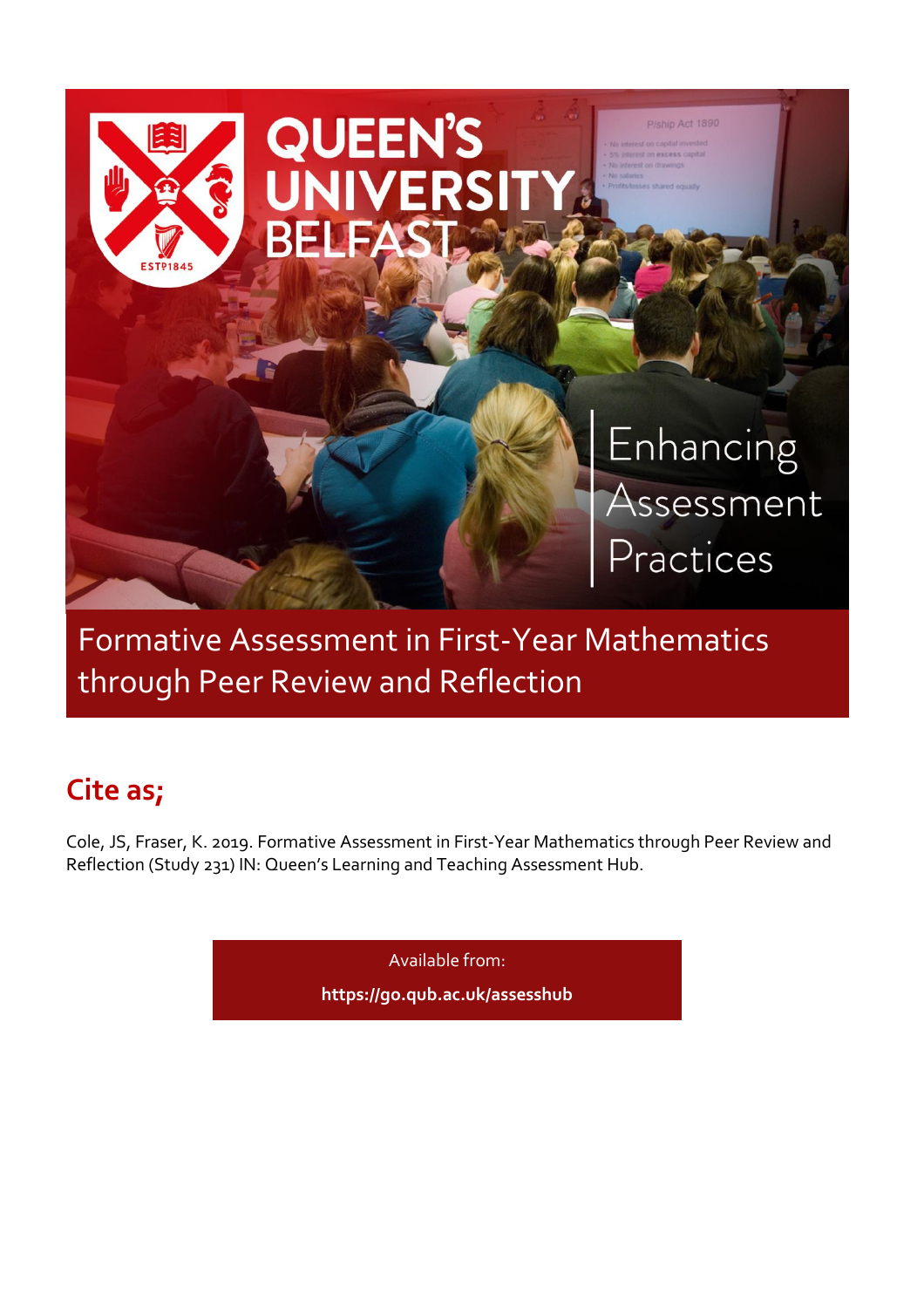#### **Description | What was done?**

The mathematics module for first-year aerospace, mechanical and product design engineering students is taught over 24 weeks with three hours of class time per week. The class typically has about 170 students, most of whom have entered university directly from school. A large majority (~90%) of them have achieved at least grade B in A-level mathematics but the class usually includes a small group of students with alternative qualifications in maths. The diverse nature of the class is emphasised by a few students with A-level further maths (about 5% of the total).

The University's education strategy seeks "to develop our students to be confident, resilient, creative, critical thinkers and problem solvers, with strong employability skills, prepared for leadership and citizenship in a global society and for the increasingly complex and challenging world into which they will graduate." A key aspect of this involves engaging students as partners in the development and enhancement of their educational experience. There aims to be a greater focus on continuous assessment and less reliance on examinations with an assessment strategy that ensures a balance between assessment of learning and assessment for learning. With these goals in view, the delivery and assessment of the first-year mathematics module was redesigned for 2016/17. The aim was to build student confidence by encouraging them to take greater responsibility for their learning through the use of self assessment, peer review and reflection on the quality of their work and learning.

#### **Motivation and Aims**

Chickering and Gamson's (1987) seven principles of good practice in undergraduate education emphasise time on task, cooperation among students and prompt feedback as beneficial to learning. Academic learning time has to do with quality; it is the amount of time students spend actively working on tasks of appropriate difficulty. Peer assessment requires students to think about the criteria used to evaluate work and make judgements (Falchikov and Goldfinch, 2000). The ability to produce peer review of high quality is a fundamental graduate skill (Nicol et al., 2014). Reflection influences meaningful learning but it also helps develop important aspects of learning behaviour (Moon, 2004). These ideas have helped shape the learning and assessment approach in the first-year maths module to promote a deeper understanding of the mathematical skills required by engineers.

### **Methodology**

A formal teaching style is generally employed in lectures with numerous worked examples, many of which have been recorded in class using the visualiser for students to review in their own time. The transformed assessment strategy is focused on the feedback session. Students keep a log book in which they attempt a worksheet each week before the feedback session. This ensures engagement with tasks on a weekly basis.

They work in groups of four in the feedback sessions where a postgraduate student demonstrates the solutions and students review each other's work and leave feedback alongside. Thus, feedback is provided weekly (frequency) in the feedback session from other students and while they still remember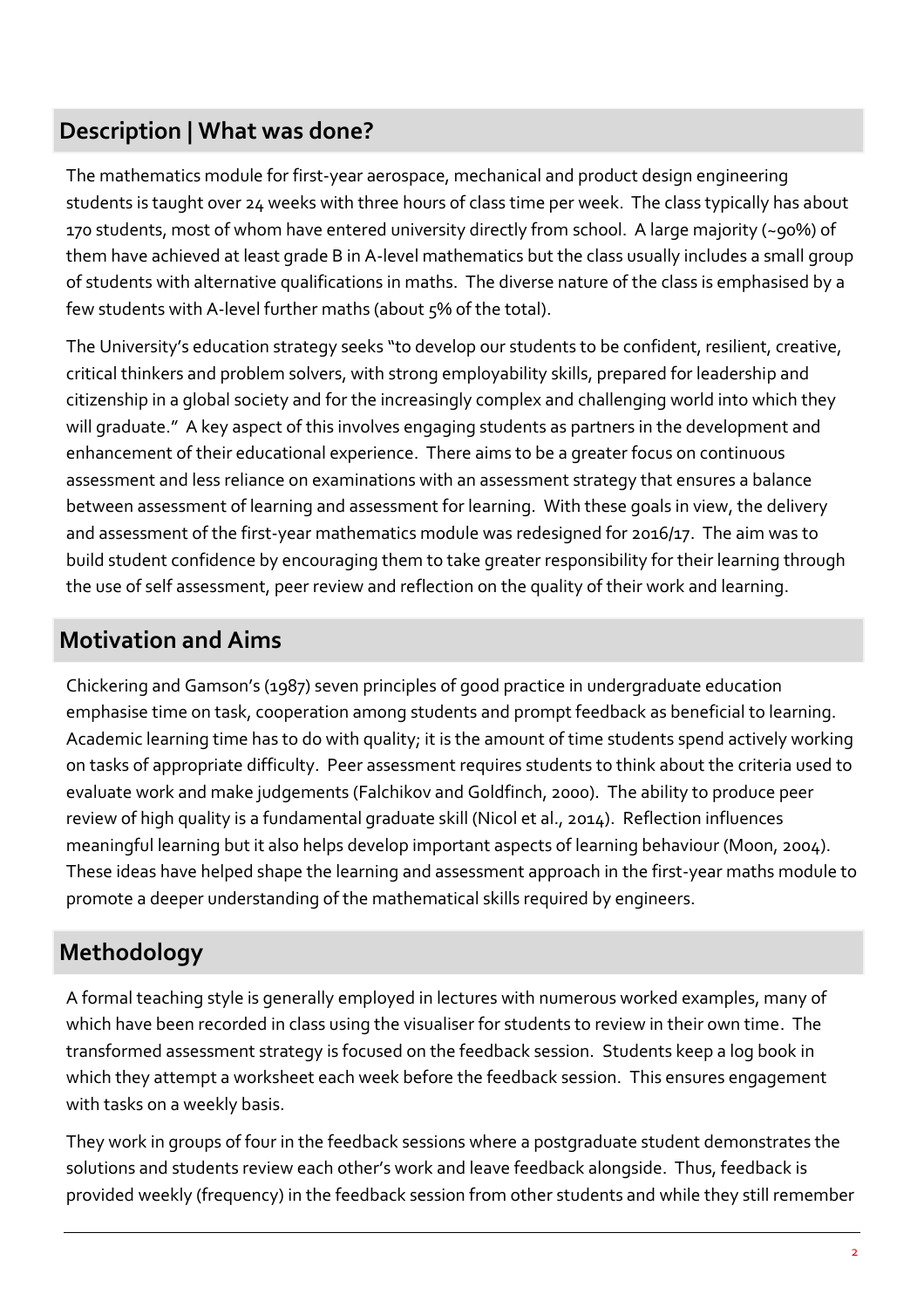what they were doing (timely). It is low risk for the students: if they find the tasks easy, they benefit from the teamwork in class, teaching others and learning to give feedback on their peers' work; if they find the work more challenging, they can receive help both in class and outside class through the School's PAL mentor scheme.

After each feedback session, students write a few bullet points of reflection in their log book. Log books are submitted at two intermediate points for review by staff and are submitted at the end of the module for marking. The log books form 50% of the assessment with the remainder through an exam (although this will change for 2019/20 to 40% log book and 60% exam).

Attending at least 75% of feedback sessions and attempting at least 75% of worksheets is necessary to pass the module and it is necessary to pass both the log book and exam elements individually.

## **Successes | Challenges | Lessons Learned**

Impact of the changes could be represented by improvements in the student experience, improved exam performance, students being better prepared for second year and being more confident in their academic ability. Data gathered to evidence impact has come through mid-module evaluation, focus groups, post-module feedback forms and exam results.

Benefits noted by students included being better organised and learning through explaining. There was greater effort in laying out their work, which is very important in mathematics, and some of the weaker students reported increased confidence. Student comments on questionnaires referred to both subject knowledge and generic skills:

"Opportunity to see other people's methods and working."

"Shows me different ways to do questions, increasing my understanding of the concepts."

"All working is kept in one place and that allows me to track my progress."

"Feedback and reflection has been useful as it has encouraged me to review my work after class hours."

"Self reflection is important, allowing me to easily identify certain topics that I need to work on, and those that require less attention."

"Makes each student want to improve each week."

"Having a feedback session provokes a sense of urgency with the worksheets, therefore they are always completed on a weekly basis."

"Provides a way to talk to others so you can find out if you are the only one struggling with something or not."

Comparison with previous exam data indicates that the new assessment strategy has had little impact on exam performance, especially for students with high grades in A-level maths and those without Alevel maths; there is some evidence to suggest that any positive impact was greatest on the students with A-level maths grade B.